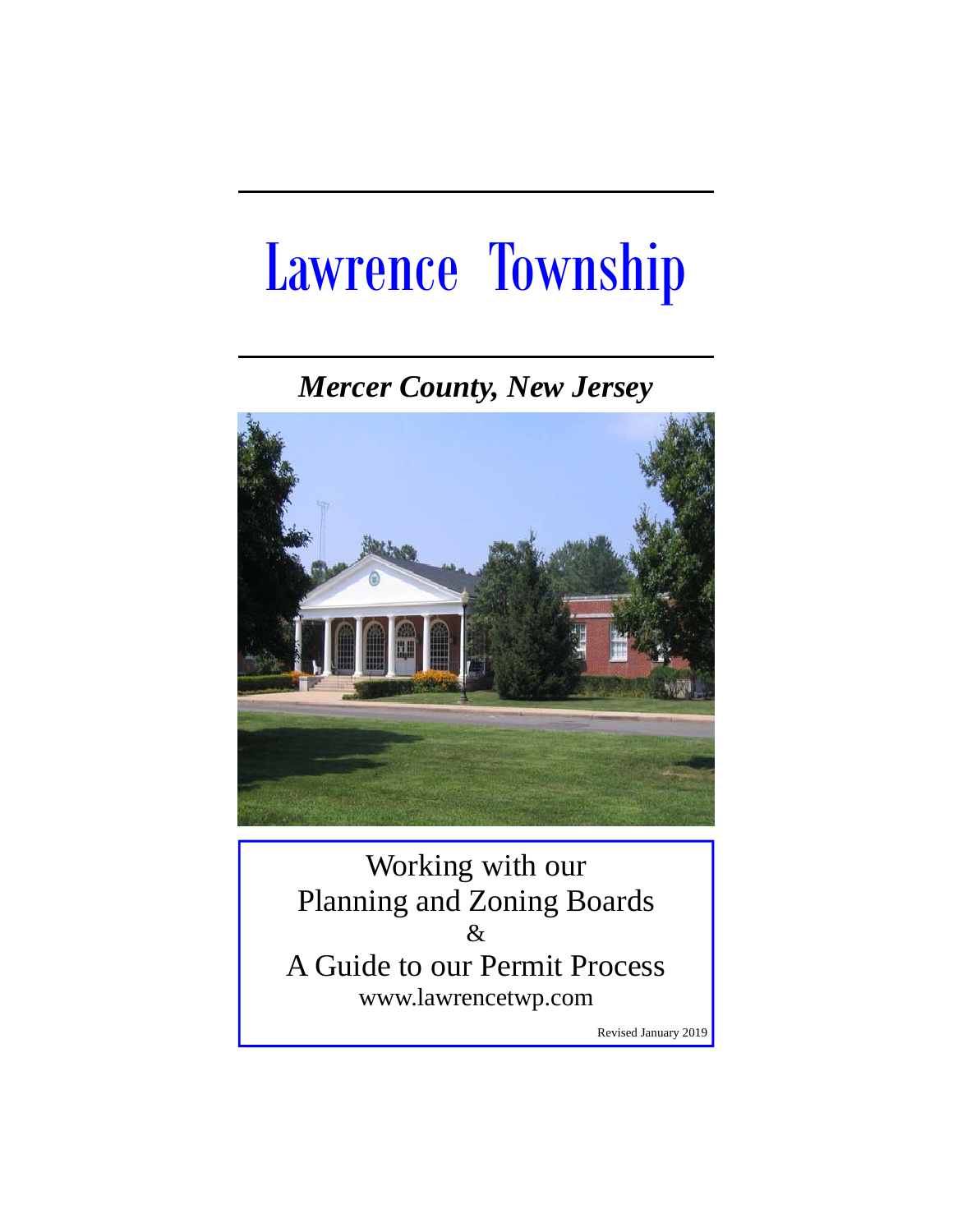# *About This Guide*

This booklet was developed as a joint effort between the<br>ip Administration and the Township Growth and Township Administration and the Township Growth and Redevelopment Committee. Its purpose is to guide individuals and commercial entities through the process of applying for permits and preparing for hearings with our Planning and Zoning Boards. A fee schedule is included for your convenience. Please note that fee schedules are subject to change. For current fees contact the Township Manager's Office at (609) 844-7005.

 Most people would be quite surprised to know how many zoning, planning and building permit applications are received annually in Lawrence Township from residents, developers, engineering firms, architects, contractors and others.

 No two projects or applications are alike. Each requires its own special attention and service. It is the desire of the Administration and the Growth and Redevelopment Committee to clarify how to work with the Planning and Zoning Boards and how to acquire permits.

We sincerely hope that you find it useful and informative.

### *Lawrence Township Growth and Redevelopment Committee*

### **Contents**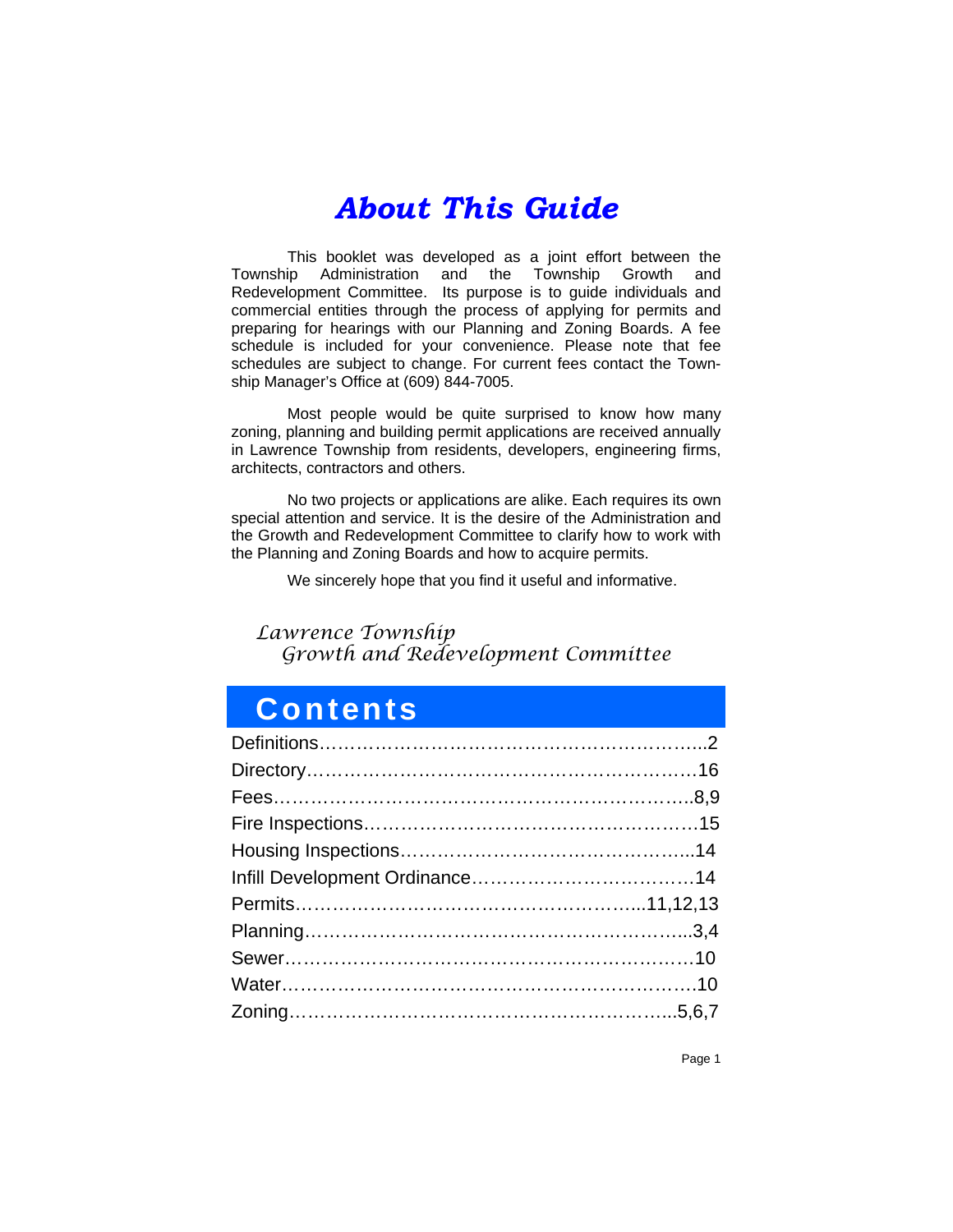### **Definitions**

### **Bulk Standards**

Standards and controls that establish the maximum size of buildings and structures and their physical placement on a lot. Homeowner applications to the zoning Board are typically requests for relief from bulk standard requirements.

### **"C" Variance (Bulk)**

A grant of relief from specific bulk standard requirements of the Land Use Ordinance in conjunction with subdivision, site plan, floodplain and conditional use applications.

### **Conditional Use**

A use permitted in a particular zone which complies with the conditions and standards for the location or operation of such use as contained in the Land Use Ordinance.

### **Conditions**

What is and what is not allowed.

#### **Floodplain Relief**

A grant of relief from the requirements of the flood damage prevention chapter of the Land Use Ordinance which permits construction in a manner otherwise prohibited.

### **Major Subdivision**

Any division of land not classified as a minor subdivision.

### **Minor Subdivision**

Any subdivision of land resulting in the creation of not more than three (3) lots fronting on an existing street and not involving any new street or the extension of municipal facilities.

#### **Site Plan**

A development plan of one or more lots on which is shown the existing and proposed conditions of the lot, including but not necessarily limited to topography, vegetation, drainage, floodplains, marshes and waterways, the location of all existing and proposed buildings, drives, parking areas, walkways, means of ingress and egress, utility service, landscaping, structures and signs, lighting and screening devices, stormwater management, and any information that may be reasonably required in order to conduct an informed review of what is and is not allowed.

#### **Subdivision**

The division of a lot, tract or parcel of land into two or more lots, tracts or parcels or other divisions of land for sale or development.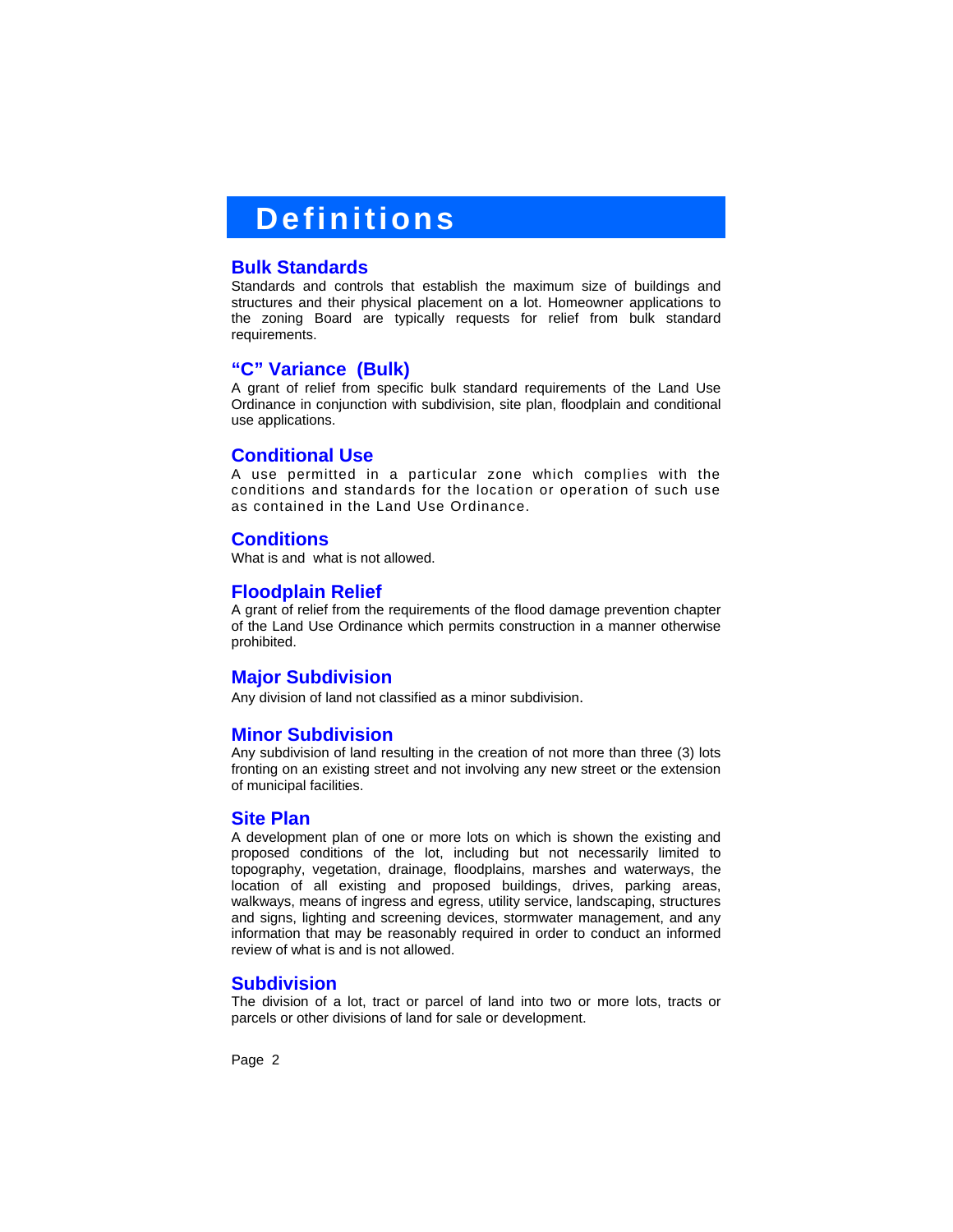# **Planning**

### **Application Filing Procedures**

An application must be submitted according to the type of proposed action. Application forms are available in the Planning and Redevelopment Office and on the Township website (www.lawrencetwp.com). Applications are reviewed for completeness by the Administrative Officer before being placed on the Planning Board agenda.

### **Public Notice Requirements (for certain applications)**

Pursuant to N.J.S.A. 40:55D-12, the applicant is required to serve public notice at least 10 days prior to the date of the Planning Board hearing. Applicants may contact the Engineering Division for the list of property owners to be notified and for assistance. Attorneys usually perform this task for applicants. Notice is required to be published in one of the Township's official newspapers (Times of Trenton and the Lawrence Ledger) at least 10 days prior to the hearing.

### **Decision Process**

In accordance with the N.J. Municipal Land Use Law (MLUL), the Planning Board is required to reach a decision on the application in a specified period of time. The amount of time is based on the type of application. Once the application is deemed complete, the MLUL clock is started.

### **Resolutions**

Once a decision has been reached by the Planning Board, the Planning Board Attorney or the Planning and Redevelopment Office prepares a resolution which is a record of the Board's decision detailing specific conditions. A resolution of approval is needed in order to obtain a building permit. Conditions of the resolution must be complied with before the plans will be stamped and distributed.

### **Notice of Decision**

Once action is taken by the Planning Board, a Notice of Decision is published in the local newspaper.

> Attorneys and other professionals can assist you with applications to the planning and zoning boards.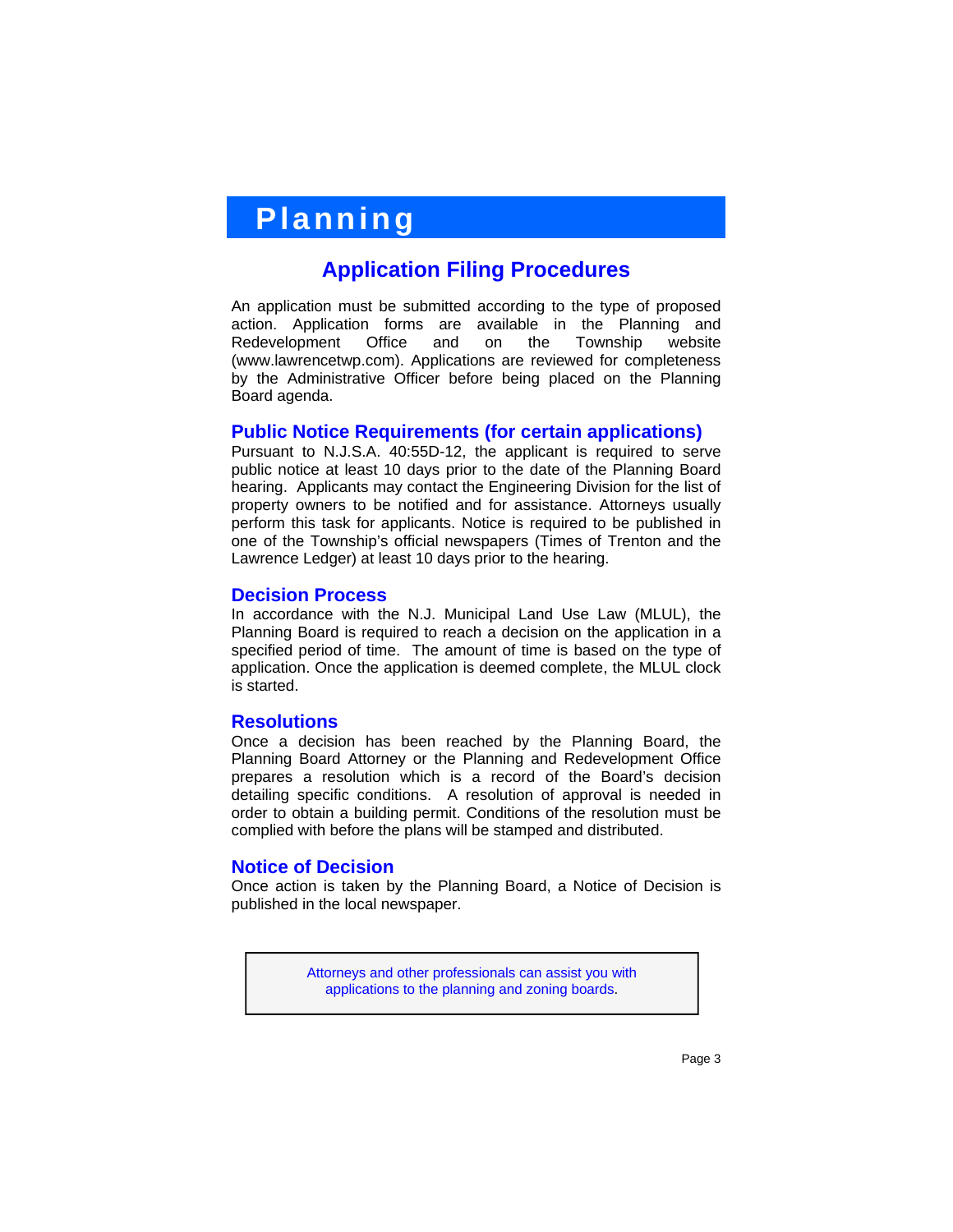# **Planning**

### **The Planning Process**

### **Planning Board Organization**

The Planning Board is established and governed by the New Jersey Municipal Land Use Law (NJSA 40:55D-1 et.seq) and Lawrence Township Land Use Ordinance (Ord.#1511-97,600 -601). The Board consists of nine members and two alternates, all of whom are appointed by the Township Council.

The Planning Board exercises approval authority over proposed development applications and the Township's Master Plan.

The following members of the Township administrative and professional staff may review each application for the Board:

- Planning Board Attorney
- Planner
- Engineer
- Construction Official
- Administrative Officer

In addition, the application may be reviewed by the following advisory committees; which may recommend conditions to be included with an application.

- Environmental and Green Advisory Committee
- Historic Preservation Advisory Committee
- Public Safety Coordinating Committee
- Shade Tree Advisory Committee

### **Planning Board Schedule**

The Planning Board meets the first and third Monday of each month at 7:00PM in the Municipal Building. Special meetings are scheduled when needed. Public notice of the meeting agenda is posted in the Municipal Building. Please refer to www.lawrencetwp.com for any meeting schedule updates.

**Planning Board members are appointed by the Township Council and volunteer their time and expertise without compensation.**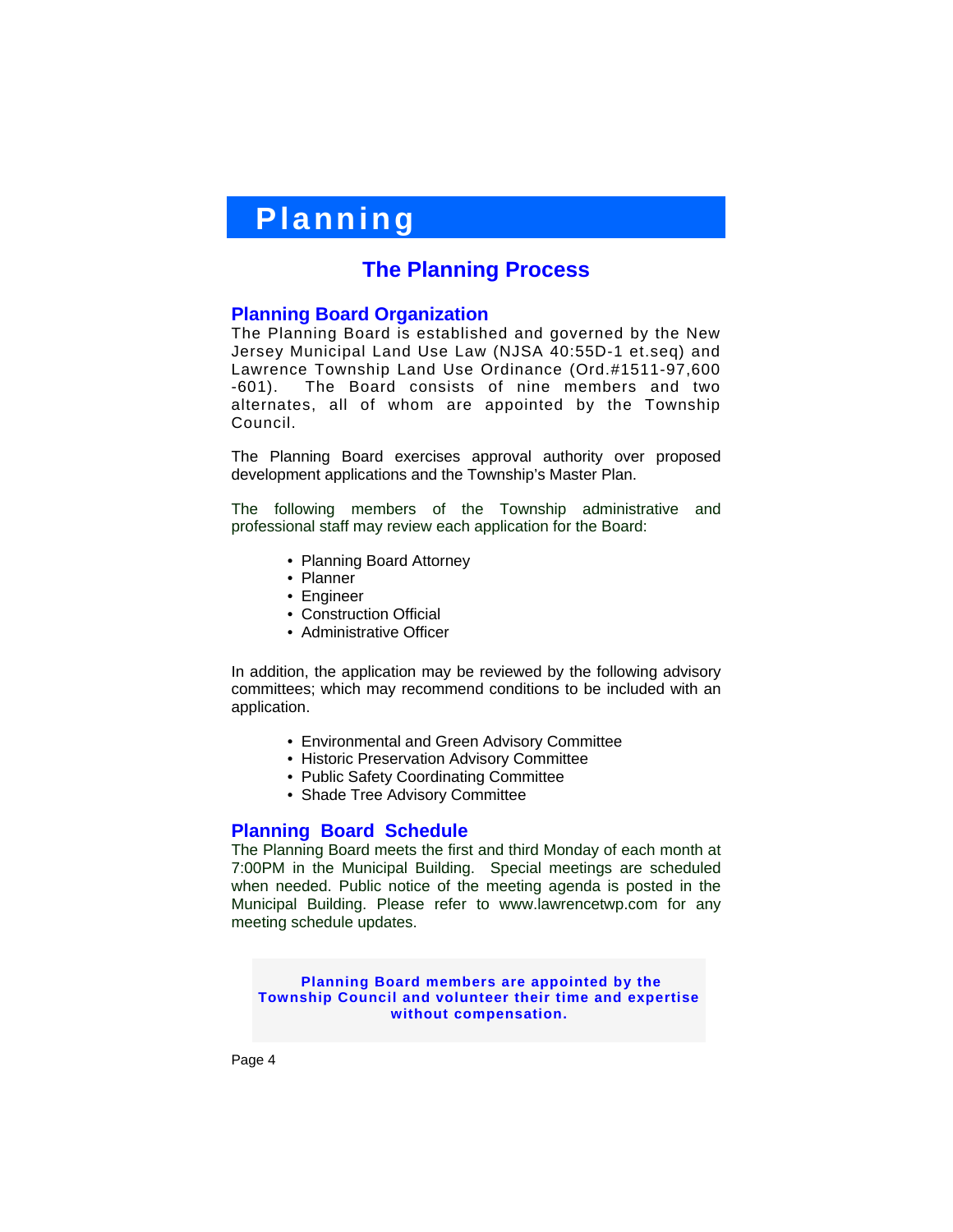# **Zoning**

### **Application Filing Procedures**

A residential "C" variance application must be filed with the Administrative Officer at least twenty-one days prior to the Zoning Board meeting.

An application must be submitted according to the type of proposed action. Application forms are available in the Planning and Redevelopment Office. Applications are reviewed for completeness by the Administrative Officer before being placed on the Zoning Board agenda.

### **Public Notice Requirements**

Pursuant to N.J.S.A. 40:55D-12, the applicant is required to serve public notice at least 10 days prior to the date of the Zoning Board hearing. Applicants may contact the Engineering Division for the list of property owners to be notified and for assistance. Attorneys usually perform this task for applicants. Notice is required to be published in one of the Township's official newspapers (Times of Trenton and the Lawrence Ledger) at least 10 days prior to the hearing.

### **Decision Process**

The Zoning Board of Adjustment is required to reach a decision on the application within 120 days of the application being deemed complete by the Administrative Officer.

### **Resolutions**

Once a decision has been reached by the Zoning Board, the Zoning Board Attorney prepares a resolution which is a record of the Board's decision. A resolution of approval is needed in order to obtain a building permit. Conditions of the resolution must be complied with before the plans will be stamped and distributed.

### **Notice of Decision**

Once action is taken by the Zoning Board, a Notice of Decision is published in the local newspaper.

**Zoning Board members are appointed by the Township Council and volunteer their time and expertise without compensation.**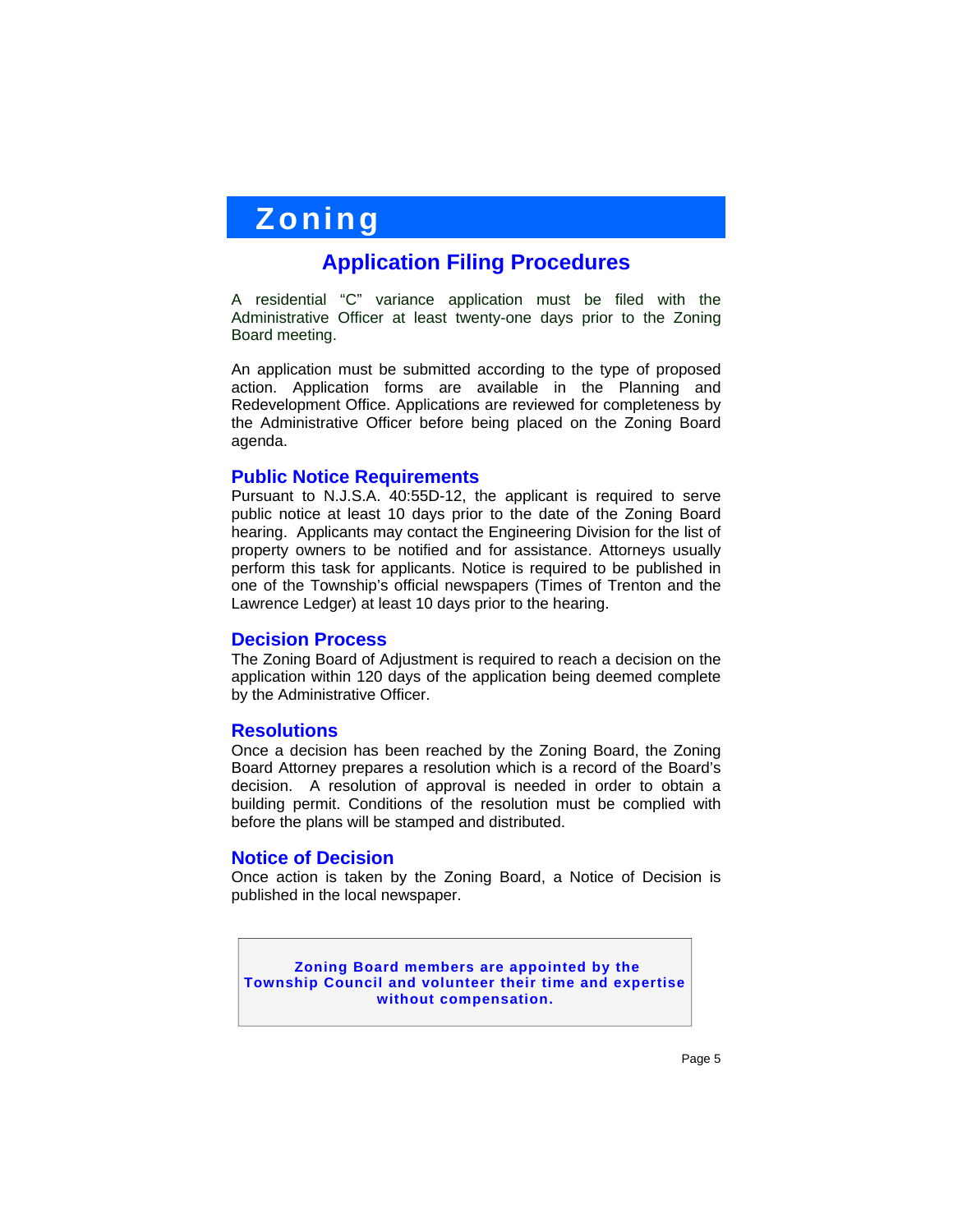# **Zoning**

### **Application Types**

### **Appeals**

Filed when the applicant alleges that there is an error in any order, requirement, decision, or refusal made by the Zoning Officer in enforcing the Land Use Ordinance.

### **Interpretations**

Filed when an applicant requests an interpretation of the Zoning Map or Land Use Ordinance.

### **"C" Variance (Bulk)**

Filed when an applicant seeks an exception to the strict application of the Land Use Ordinance.

 *The applicant must provide proof that strict adherence to the Land Use Ordinance would create exceptional practical difficulties and undue hardships (for example, building an addition to a house that will not meet setback or lot coverage requirements).* 

### **"D" Variance (Use)**

Filed by an applicant for one of the following reasons:

- To construct or create a use or principal structure in a zoning district that has restrictions against such use or principal structure.
- To expand a non-conforming use.
- To deviate from a conditional use requirement.
- To increase the permitted floor area ratio.
- To increase the permitted density.
- To increase the height of a principal structure.

**The regulations for each zone are listed in the Land Use Ordinance which may be viewed at www.lawrencetwp.com**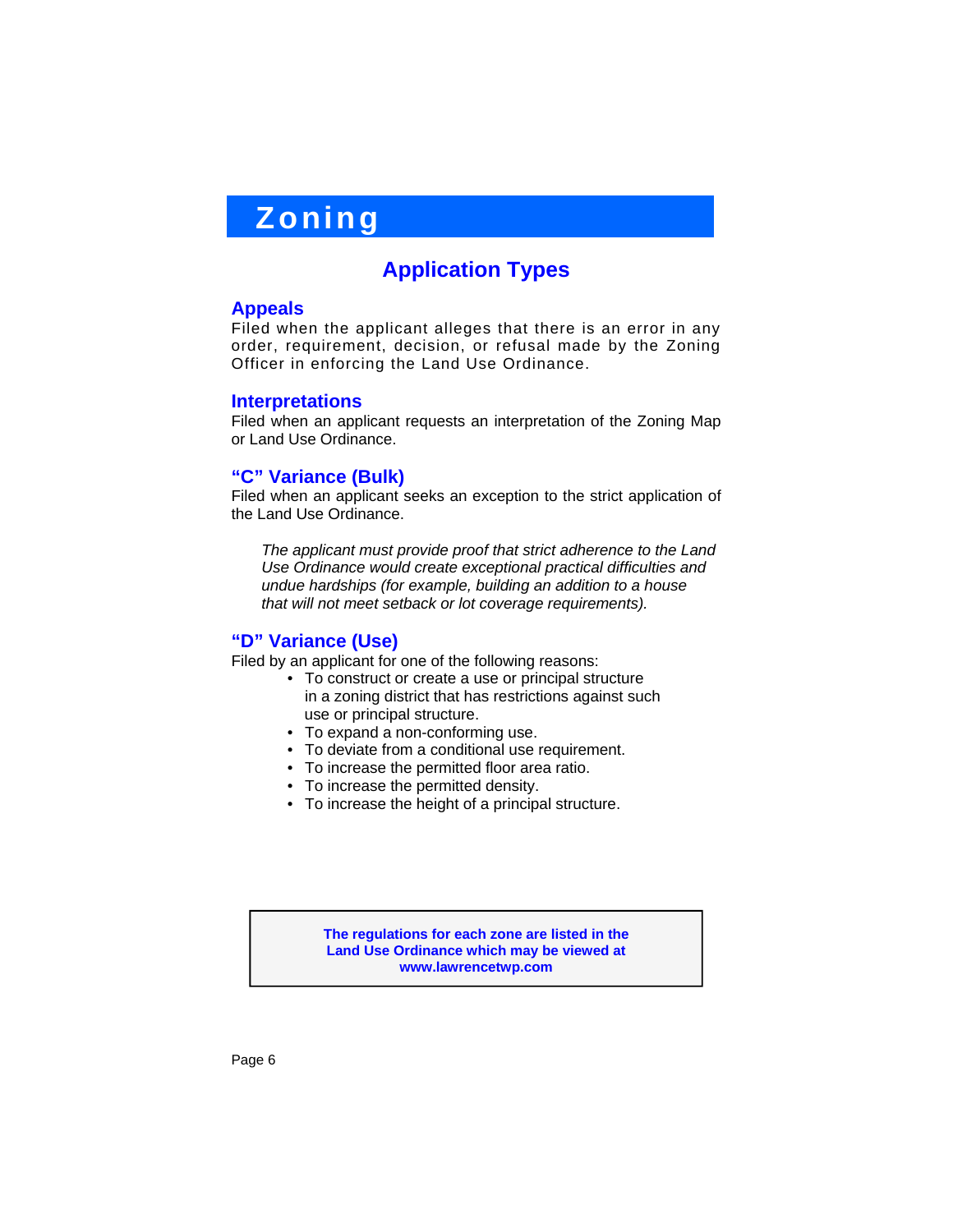# **Zoning**

### **The Zoning Process**

### **Zoning Board Organization**

The Zoning Board of Adjustment is established and governed by the New Jersey Municipal Land Use Law, Chapter 291, Section 40:55D-69 and the Lawrence Township Land Use Ordinance.

The Board consists of seven (7) voting members and two alternates, all of whom are appointed by the Township Council.

The following members of the Township administrative and professional staff may review each proposed variance application for the Board which may recommend conditions.

- Zoning Board Attorney
- Planner
- Engineer
- Construction Official
- Administrative Officer
- Health Officer

In addition the application may be reviewed by the following advisory committees; which may recommend conditions to be included with an application.

- Environmental and Green Advisory Committee
- Historic Preservation Advisory Committee
- Public Safety Coordinating Committee
- Shade Tree Advisory Committee

### **Zoning Board Schedule**

The Zoning Board of Adjustment meets the third Wednesday of each month at 7:00PM in the Municipal Building. Additional meetings are scheduled when needed. Public notice of the meeting agenda is posted in the Municipal Building. Please refer to www.lawrencetwp.com for any meeting schedule updates.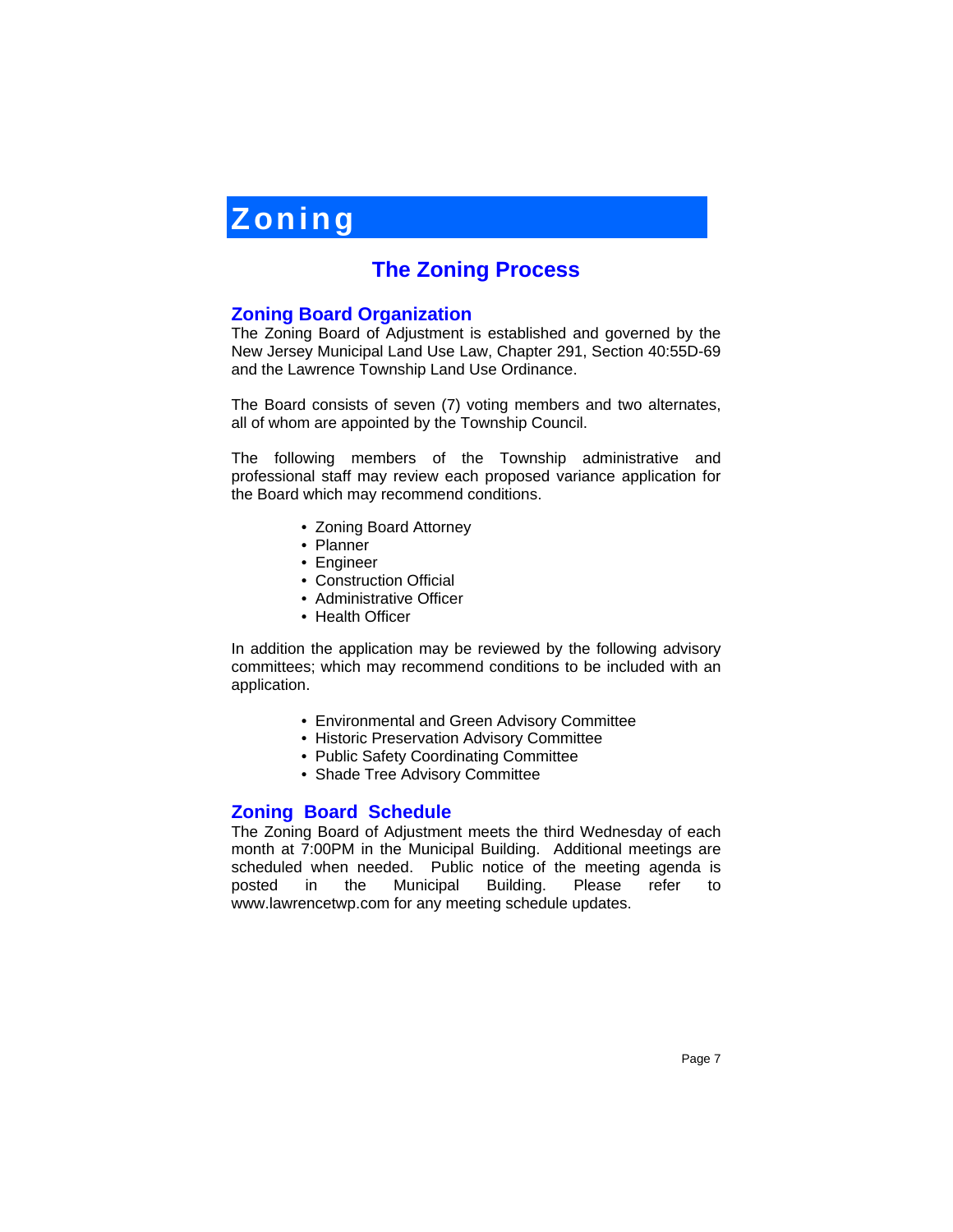# **Fees**

### Development Application Fees

| <b>Subdivisions</b>            | <b>Fee</b> | Escrow*                                                   |
|--------------------------------|------------|-----------------------------------------------------------|
| <b>Concept Plan</b>            | \$250      | \$500 minimum                                             |
| Minor Subdivision              | \$400      | \$2,000                                                   |
| <b>Preliminary Subdivision</b> | \$500      | \$200 per lot up to 20 lots<br>\$150 per lot over 20 lots |
| <b>Final Subdivision</b>       | \$500      | \$100 per lot                                             |

| <b>Site Plans</b>                                        | <b>Fee</b> | Escrow*       |
|----------------------------------------------------------|------------|---------------|
| Concept Site Plan                                        | \$250      | \$500 minimum |
| Preliminary Site Plan:<br>Residential<br>Non-residential | \$500      | \$750 minimum |
| Final Site Plan:<br>Residential<br>Non-Residential       | \$500      | \$375 minimum |
| Minor Site Plan                                          | \$400      | \$2,000       |

Affordable Housing Fees are applicable to site plan/subdivision approvals. Residential units are assessed a fee of 1% of the "equalized assessed value". Non-Residential fee is 2% of the "equalized assessed value".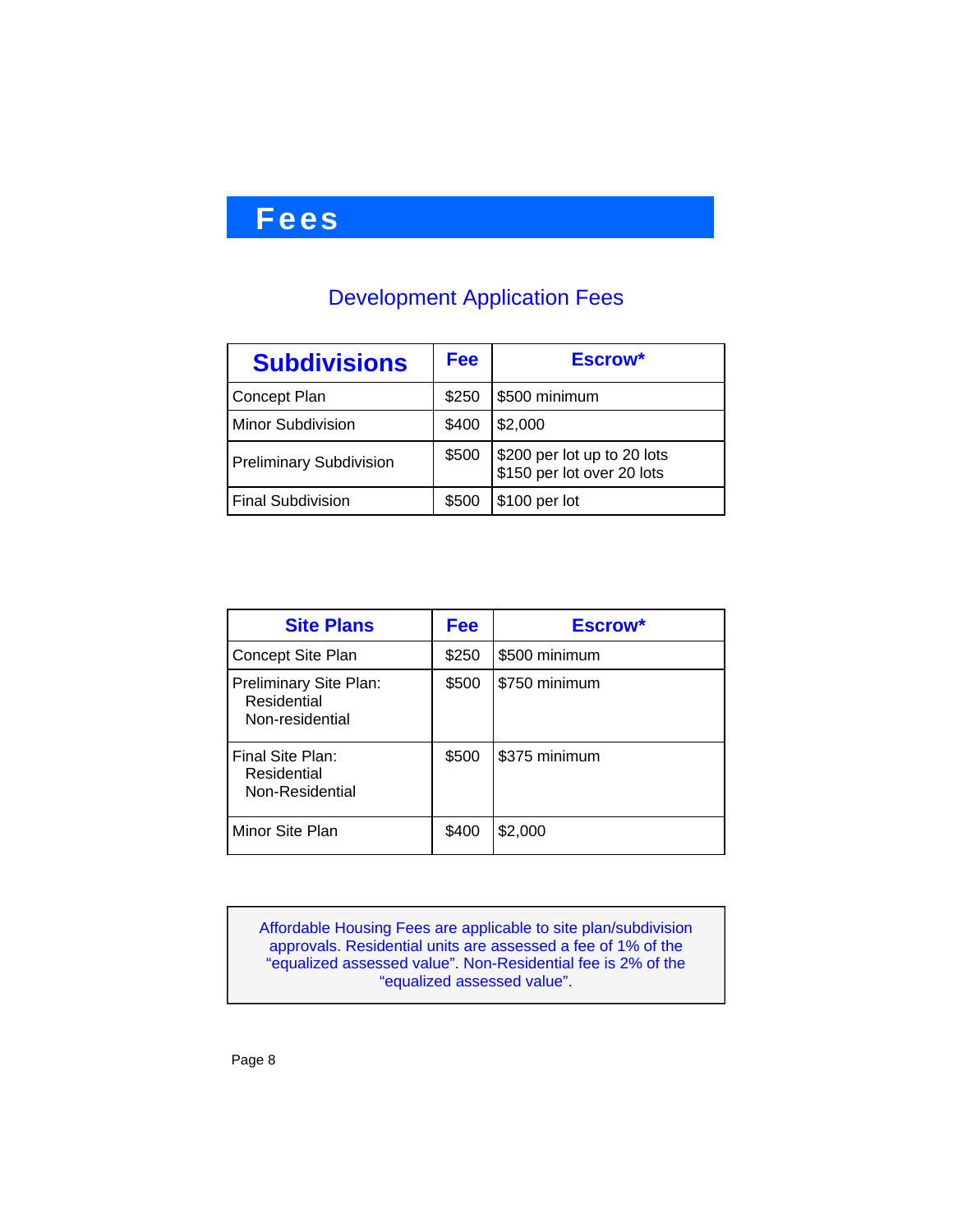### **Fees**

### **Development Application Fees**

| <b>Variance Relief</b>                                                                                                                                                                                                                                                           | Fee            | Escrow*          |  |
|----------------------------------------------------------------------------------------------------------------------------------------------------------------------------------------------------------------------------------------------------------------------------------|----------------|------------------|--|
| Appeals to<br>Zoning Board of Adjustment                                                                                                                                                                                                                                         | \$200          | None             |  |
| Interpretation<br>Residential/Non-residential                                                                                                                                                                                                                                    | \$200          | \$200            |  |
| "C" Variance (Bulk)<br>Residential<br>Non-Residential                                                                                                                                                                                                                            | \$100<br>\$250 | \$400<br>\$4,000 |  |
| "D" Variance (Use)<br>Residential/Non-residential                                                                                                                                                                                                                                | \$250          | \$4,000          |  |
| A fee of ten dollars (\$10.00) or \$.25 per name, whichever Is greater, is<br>charged to provide and certify a list of names and addresses of own-<br>ers to whom an applicant is required to give public notice. A fee of ten<br>dollars (\$10.00) is charged to update a list. |                |                  |  |

### **\*Escrow**

There are two cost components to the application submission, the application fee and the escrow deposit. The application fee is a nonrefundable charge to cover direct administrative expenses.

The escrow deposit is authorized by State law (NJSA 40:55D-53.2) and is established to cover the cost of professional services including engineering, legal, planning, and other expenses connected with the review of an application and the appearance before the Zoning or Planning Board. The law provides for the recovery of costs of consultant services.

Additional information is available at the Township Managers Office.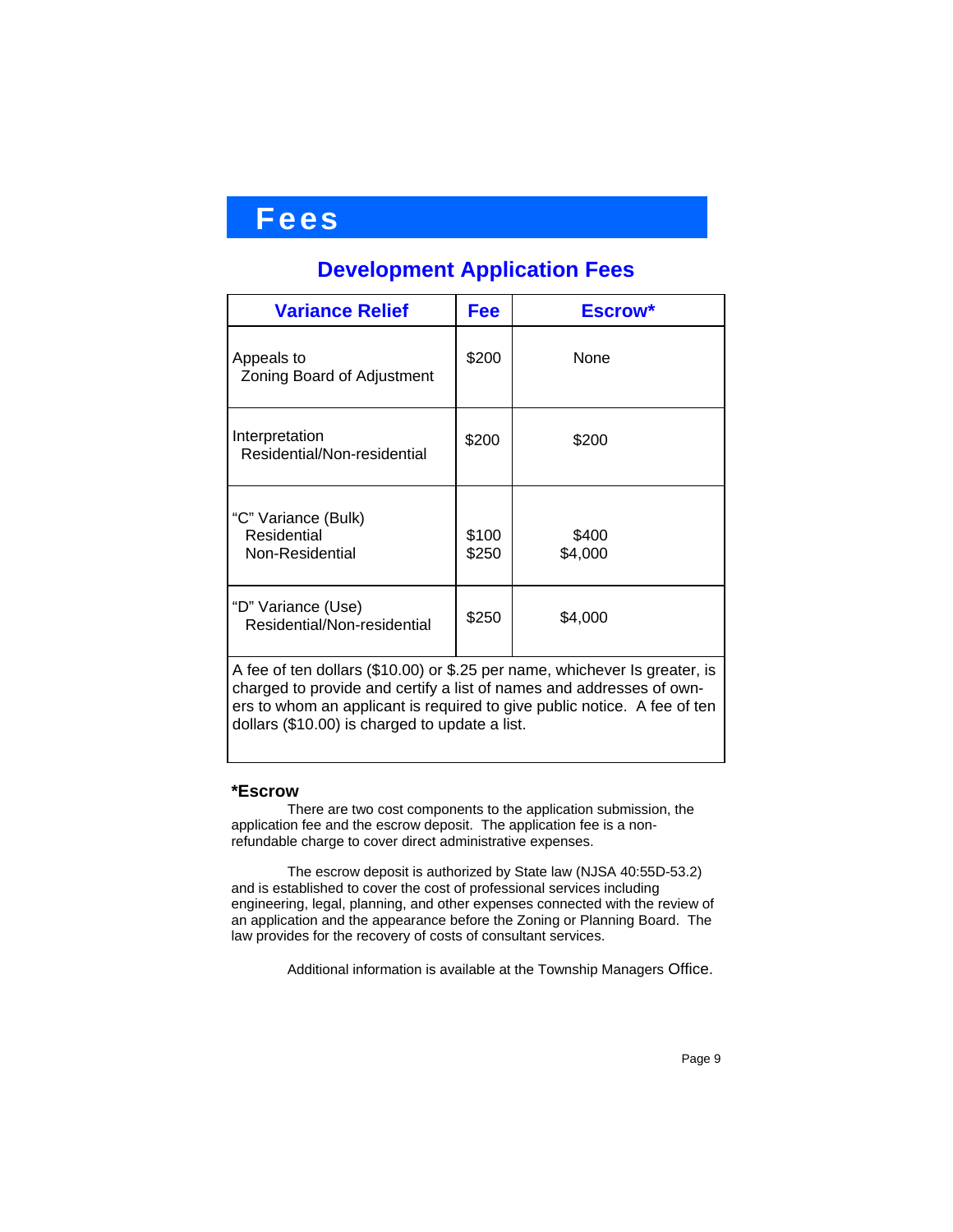### **Water**

Lawrence Township is served by three different water companies. Water service area maps are maintained by the Township Engineering Division. These maps show which areas of Lawrence Township are serviced by Trenton Water Works, Aqua New Jersey, or New Jersey American Water Company. Check with the Township Engineering Division for general information regarding the availability of water service and which water company services your area. Detailed infrastructure information is available from the individual water companies.

#### **Aqua New Jersey**

10 Black Forest Road Hamilton, NJ 08691 (609) 587-5406

**New Jersey American Water Company** 

1025 Laurel Oak Road Voorhees, NJ 08043 (800) 272-1325

### **Trenton Water Works**

333 Cortland Ave. Trenton, NJ 08638 (609) 989-3222

### **Sewer**

Approximately two thirds of the Township is provided sewer service by the Ewing-Lawrence Sewerage Authority (ELSA). The remaining properties, generally in the northern part of the Township, are served by individual on-site septic systems.

**Ewing-Lawrence Sewerage Authority**

600 Whitehead Rd. Lawrence Township, NJ 08648 (609) 587-4061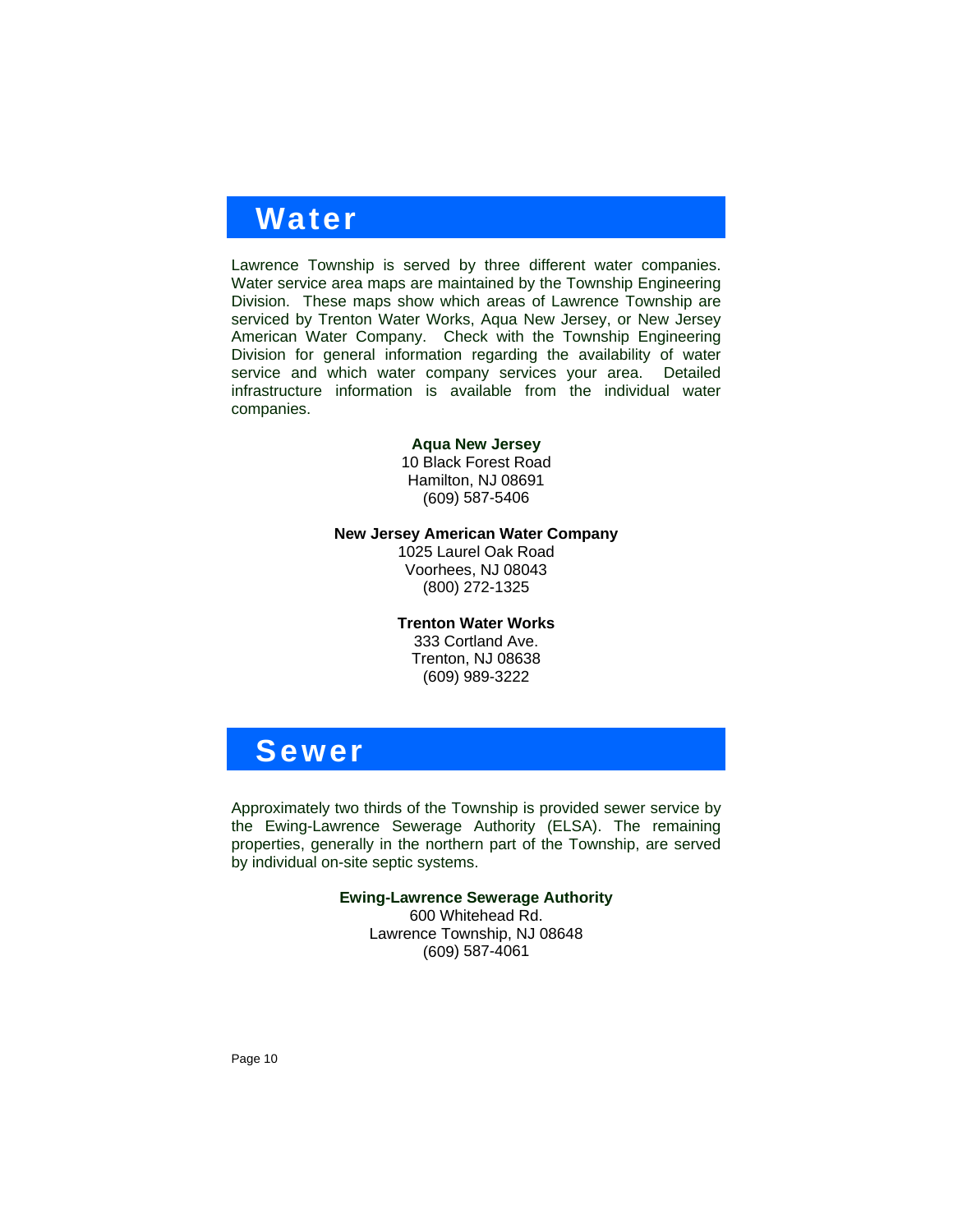# **Permits**

### **When is a Permit Needed?**

A permit must be obtained prior to any new construction or alteration, with the exception of ordinary **maintenance**.

For any exterior work, applicants must first contact the Zoning Officer to assure compliance with Land Use Ordinance requirements such as setback from property lines. Once approval of the Zoning Officer is received, applicants may proceed by applying for a permit. If a proposal does not comply with land use requirements, then the applicant must either revise the plans to conform to ordinance requirements or apply to the Zoning Board for a variance. *(See Zoning information in this booklet.)* 

### **Architectural Plans**

A homeowner - occupant of a one or two-family dwelling may submit his/her own plans for any kind of work on residential property, but must certify that each sheet was personally prepared by them and complete owner section in the Construction Permit Application. If a homeowner uses a contractor to perform home improvements,the contractor must be licensed by the State of New Jersey as a Home Improvement Contractor. For owners and/or occupants of commercial property, a new Jersey architect's or engineer's sealed plans (2 sets of plans minimum) are required with the exception of minor work. Check with the Construction Office for guidelines for minor work. Commercial building and mechanical contractors need to be licensed by Lawrence Township.

### **About the Permit Application**

An application for a permit must be filled out in detail for all work related to a project. This may include electrical, plumbing, fire, mechanical, building, etc. If assistance is needed in filling out an application, help is available at the Construction Code Office.

### **Time Frames for Permits**

The Construction Code Office has 20 business days to approve or or deny a construction permit application. This approval often takes less than the 20 business days allowed. If important details are missing in the submission of the application, the applicant will

be advised by email or fax. When all information is in order, the application will be reviewed again and a permit will be issued.

**Who is liable for the permit?**

**The property owner is responsible for all permits, even if the contractor signs for it.**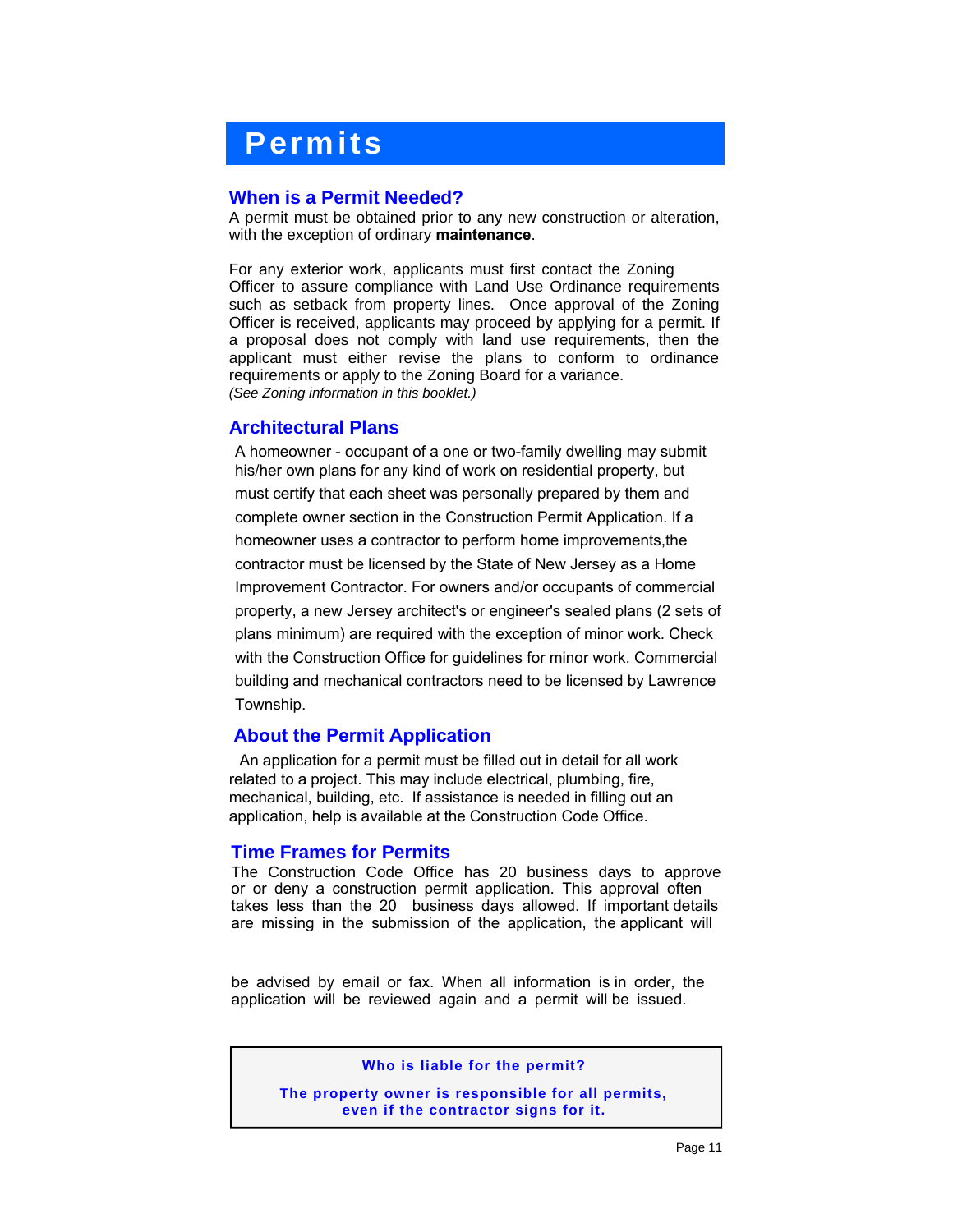### **Permits**

### **Types of Permits**

### **Construction Permits**

Construction permits are issued for work including demolition, building, plumbing, electrical, fire, elevator devices, pools, fences (above 6 ft.), fences around pools, sheds (over 200 square feet of floor area), decks.

Before the Construction Official can issue a construction permit, the Zoning Officer must determine compliance with residential site standards for the installation/construction of fences, sheds, decks, pools, hot tubs, spas or building additions. To make that determination, the Zoning Officer requires three copies of the property survey including:

*For New Structures & Additions,* the location and dimensions of the structure/addition drawn to scale.

*For Decks,* the location and dimensions of the deck drawn to scale, listing the height of the deck above grade.

*For Fences,* the location of the fence drawn on the survey, and a signed copy of the zoning form on fences.

*For Sheds,* the location of the shed drawn to scale, listing the height and square footage.

*For Pools, (Both above and in-ground pools)* the location of pool must be drawn to scale. All pool areas must be surrounded by a fence, which must also be shown on the survey. Hot tubs and spas may have an approved locked cover.

The Zoning Officer will determine if minimum setbacks are met, and the Municipal Engineer will, on an as-needed basis, determine if a grading plan is necessary.

Alterations classified as ordinary repairs do not require a construction permit. Ask the Construction Code Office for a list of ordinary repairs. All other construction requires permits and approvals. The cost of your permit is set by Township ordinance. Payment is due when you pick up your approved permit. Unsure? Call the Construction Office for more details.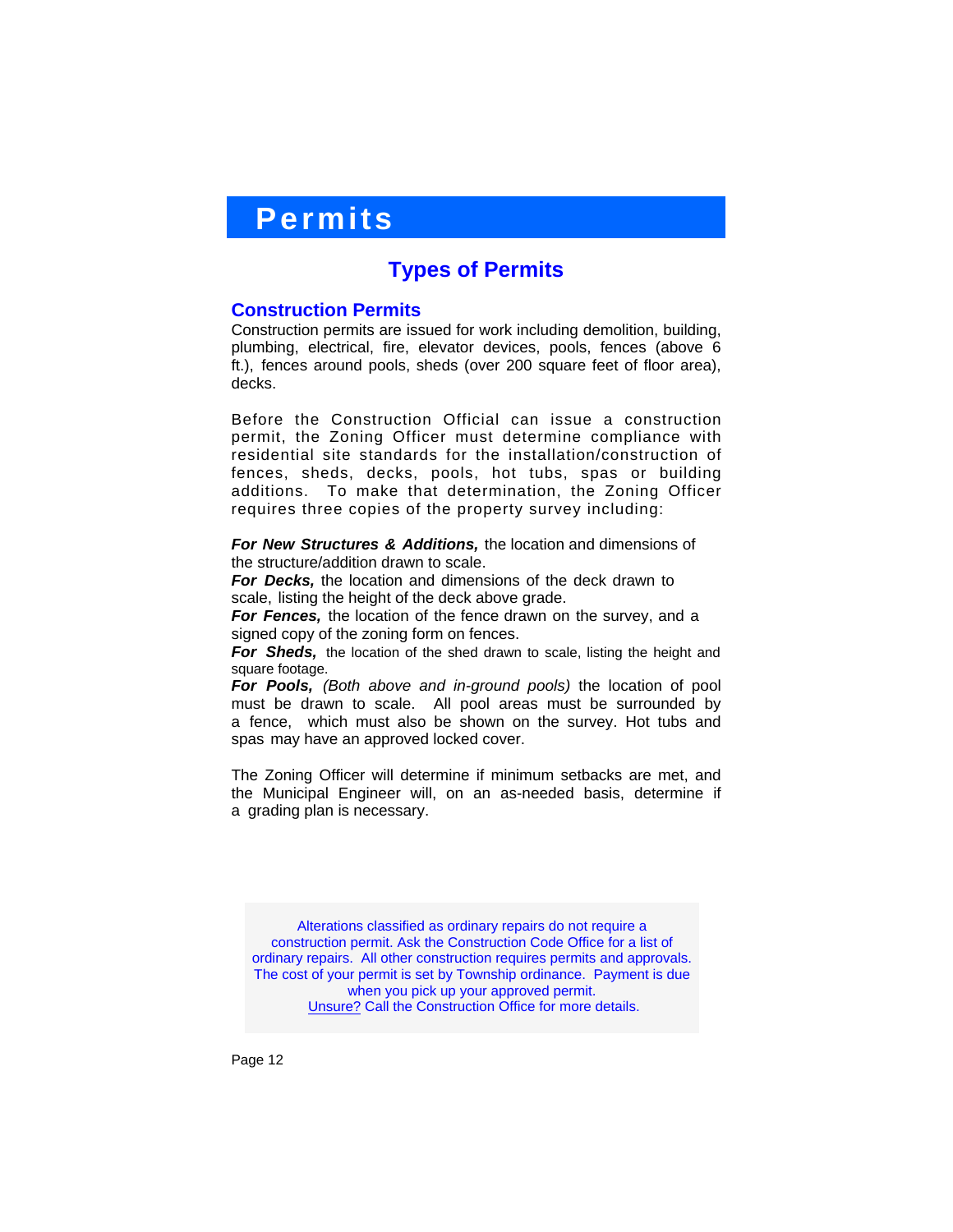# **Permits**

### **Permits - Inspections**

### **Inspections**

Inspections are required for all phases of work.

They include the following:

- Footings
- Foundations
- Slabs
- Rough Framing, Sheathing
- Electrical and Plumbing
- Insulation
- Final Building, Electric, Fire, Plumbing, HVAC

Other inspections may be required depending upon the scope of the project. Check with the Construction Office for additional inspections.

Certificates of Approval or Occupancy are not issued unless all inspections have been completed and approved.

Inspectors are available for office calls:

Monday through Friday 8:30 A.M. - 9:00 A.M. and 3:30 P.M. - 4:00 P.M. On-site inspection hours are 9:30 A.M. to 3:30 P.M.

#### **NOTICE TO CONTRACTORS:**

Contractors doing residential work are not required to have a local contractors license but must have a Home Improvement Contractor license issued by the New Jersey Office of the Attorney General. Contractors doing commercial work in Lawrence Township are required to register with our Construction Code Office with the exception of plumbing, electrical, alarm and sprinkler contractors who are licensed by the State. An application form must be completed and a copy of liability insurance certificate must be submitted along with a \$75.00 registration fee. Homeowners doing their own work are not required to be registered.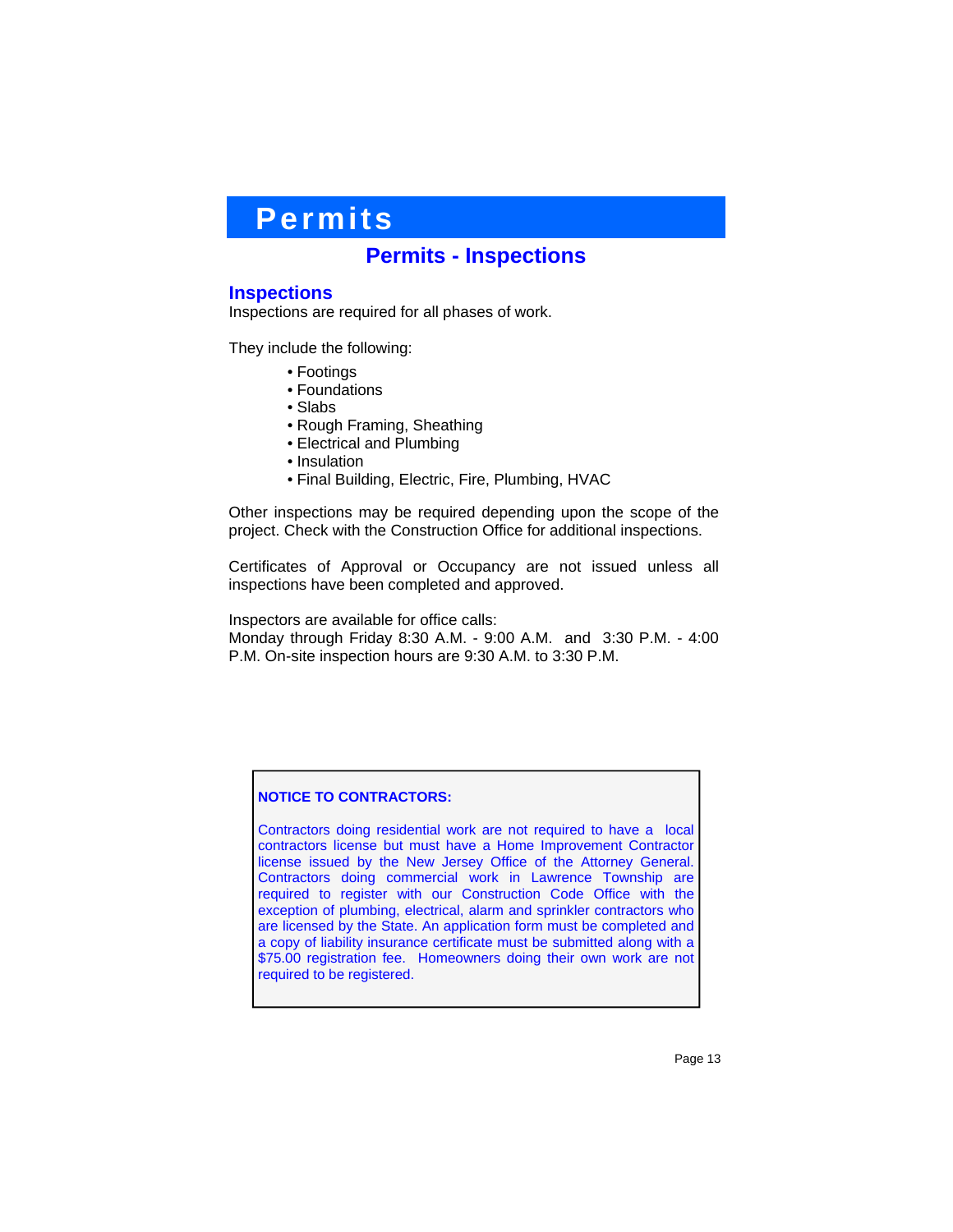# **Housing Inspections**

### **Transfer of Ownership**

As per Lawrence Township Ordinance, all residential properties that are being sold must have a housing inspection and receive a Certificate of Inspection prior to the transfer of ownership.

### **Rental Properties**

All residential properties that are being rented must also have an inspection and receive a Certificate of Inspection prior to a new tenant moving in. All non-owner occupied residential rental properties of one or two units shall be registered with the Lawrence Township Clerk (Municipal Ordinance No. 1932-07)

### **Procedure for Obtaining a Certificate of Inspection**

In order to schedule an inspection, the Housing Office must receive a completed Property Transfer Application along with the required fee of \$75.00. The application may be picked up at the Housing Office Monday through Friday, between the hours of 8:30 a.m. and 4:30 p.m.

#### **Inspections**

Housing inspections are performed on Monday through Friday, between the hours of 9:15 and 11:15 a.m. and 1:15 and 3:15 p.m.

### **Infill Development Ordinance**

All new development or expansion/renovation of single family homes within the R-3, R-4 and R-5 zones are subject to size and intensity limitations based on the Infill Development Ordinance. Renovation or rehabilitation of existing residential buildings that do not create an increase of more than 40 percent of the Square Footage of Living Area (SFLA) or 750 SFLA are not subject to this ordinance. Square Footage of Living Ares (SFLA) is generally comprised of the heated floor area within the outer walls of all structures on a residential lot but not including an unfinished basement or attic.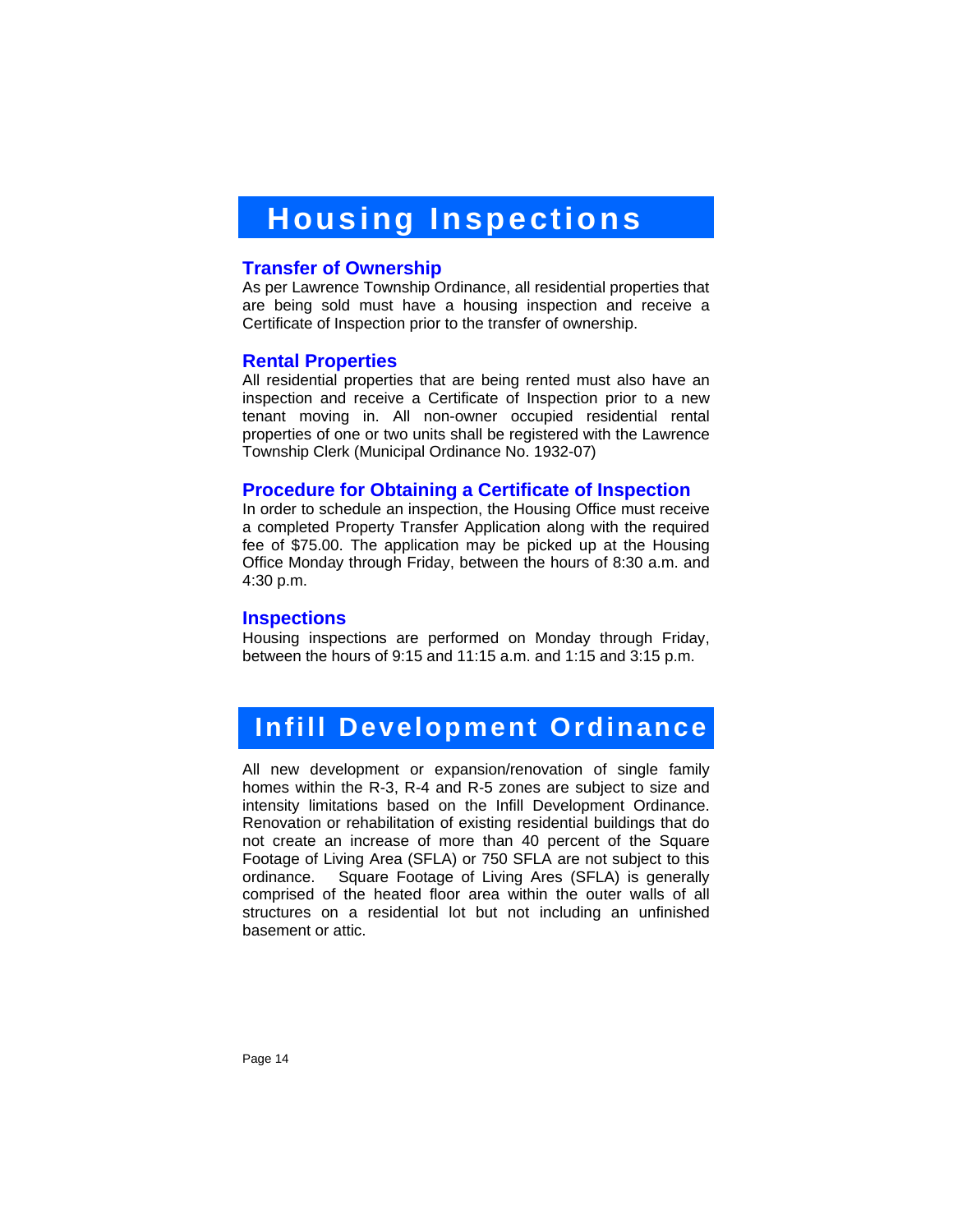# **Fire Inspections**

### **Annual Fire Registrations**

All businesses are required to register with Lawrence Township under the New Jersey Uniform Fire Code. It is mandatory that registration be renewed on an annual basis. All registration applications can be picked up at the Code Enforcement Office, Monday through Friday, between 8:30 a.m. and 4:30 p.m.

#### **Fees**

The fee schedule, as adopted by Lawrence Township ordinance, is based on the square footage of the business premises. Current fee schedules are available at the Lawrence Township Fire Marshal's Office.

### **Renewals**

Renewals are sent to each business every January and include an invoice for the required fee and the property information currently on file. You must return the invoice and fee and make any corrections or updates to the information provided.

### **Fire Inspections**

In addition to the registration, all businesses must have an annual fire inspection performed by the Lawrence Township Fire Marshal's Office. The purpose of the inspection is to locate any fire code violations and make sure they are corrected. Once a business is cleared of any violations, a Certificate of Inspection will be issued.

**YOUR COMMENTS AND SUGGESTIONS ARE ALWAYS WELCOME!**

**The Lawrence Township Growth and Redevelopment Committee meets on the second Tuesday of each month at 6:30 P.M. in the Lawrence Township Municipal Building. You are invited to attend and participate.** 

**You may also direct your comments in writing to the:** 

**Lawrence Township Growth & Redevelopment Committee 2207 Lawrenceville Road Lawrence Township, NJ 08648**